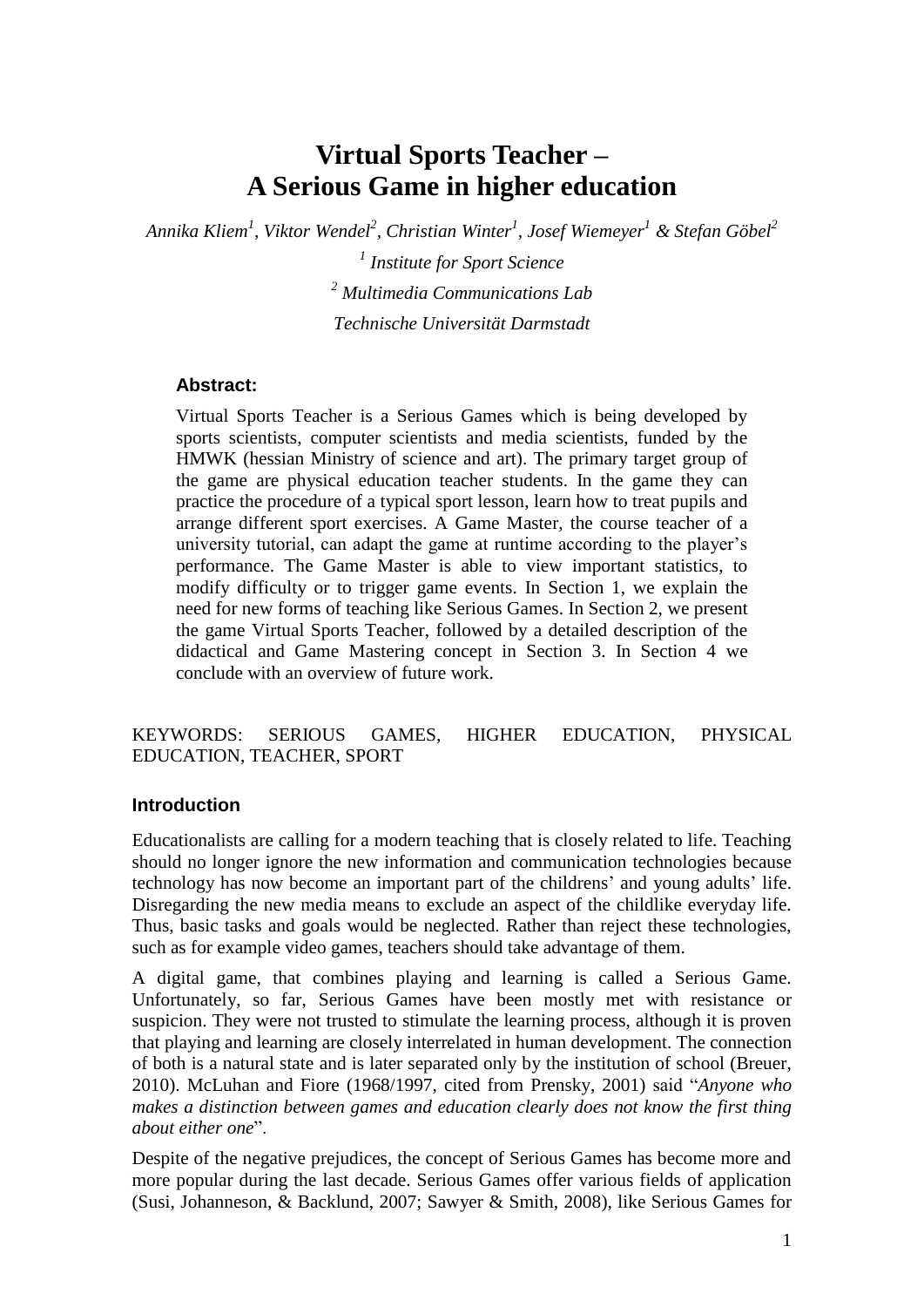sports and health (Baranowski et al. 2008; Wiemeyer & Goebel, 2010), prevention and rehabilitation (Griffith, 2004; Wiemeyer, 2010), energy awareness (e. g. Enercities<sup>1</sup>), political awareness (e. g. Global Conflicts series<sup>2</sup>), in the military sector (e. g. Americas Army<sup>3</sup>), and finally Serious Games for education (e. g. Scoyo<sup>4</sup>).

There are now a number of Serious Games available for elementary school and high school. For the higher education like university, there are fewer games, and for the teacher training, to the best of our knowledge, there are none (Mitchell & Savill-Smith, 2004; Egenfeldt-Nielsen, 2005). In the project "Virtual Sports Teacher" an educational Serious Game for the teacher education, specifically for the Physical Education (PE) teacher education is being developed. The project is funded by the Hessian Ministry of Science and Art (HMWK). The project partners are the Hessian telemedia technology competence centre (httc), the Technische Universität Darmstadt, the Hochschule Darmstadt, and the University of Gießen.

# **The Project – Virtual Sports Teacher**

"Virtual Sports Teacher" is a 3D game in which the player takes the role of a PE teacher practicing a typical sports lesson. The game can be played in a single-player and in a multi-player mode. The Game Engine Unity  $3D^5$  and the authoring tool StoryTec (Mehm et al., 2009) were used for developing the game.

The game "Virtual Sports Teacher" combines theory and practice of learning and teaching in sport. The player equips him- or herself with knowledge from sport science, and learns how to teach sports to students in an autodidactic way. The player learns to convey skills in a virtual environment by using different didactic methods. Phases of practice are followed by phases of reflection. The main purpose is to activate and integrate knowledge normally taught by isolated courses like sport psychology, sport pedagogy, and movement science within an authentic teaching context (gym of a school).

The (virtual) teacher is mainly acting in a gym, presented as a 3D environment. The 3D environment comprises the teachers' room, the principal's office, and the gym consisting of a main hall and an adjacent room containing the sports equipment.

The player's Graphical User Interface (GUI) contains an overview of the pupils' personality and skill level and a bar displaying the total activity and the total mood of the pupils (see Figure 1). For example, if a student gets an exercise that is too difficult or too easy his/her mood will be affected. If he/she has to wait at an exercise station for too long, because there are too many other students, the mood also drops. If the player takes too long to build and structure the apparatus or if a student gets hurt because of an incorrect set up of the apparatus the mood of all students will drop.

To ensure individual support, there are various buttons for interactions with the Game Master (GM), for chatting and for game-related actions. Under the tab of the folder, the player can get useful information about the topic of the lesson. The player can talk to the pupils via a set of predefined statements or look at a self-made summary sheet.

<u>.</u>

<sup>1</sup> *www.enercities.eu/*

<sup>2</sup> *www.globalconflicts.eu/*

<sup>3</sup> *www.americasarmy.com/*

<sup>4</sup> *www-de.scoyo.com/*

 $^5$ www.unity3d.com/  $\,$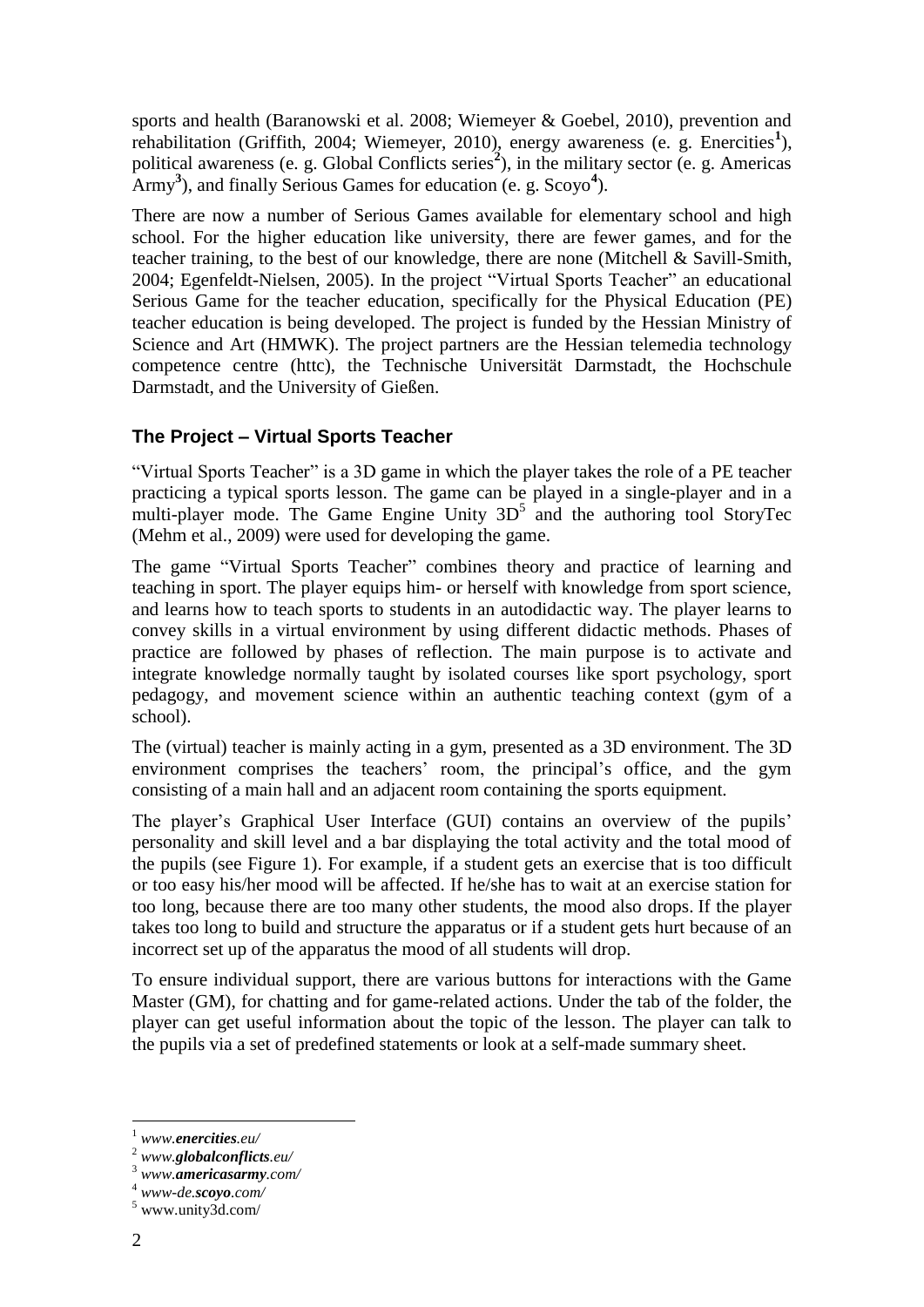

Figure 1. Screenshot of the game Virtual Sports Teacher.

#### **Goal**

The purpose of the project is to develop and evaluate an educational Serious Game in the form of a role play game. As a final result, the game will connect game aspects and learning aspects in a way that, ideally, while the player is caught in a flow, he/she acquires knowledge effectively and efficiently, and learns to apply this knowledge to practice. The user is intended to expand his/her competences to act successfully in the context of physical education.

# **Target group**

Target group are students of sport science, particularly students of the PE teacher program and tutors in the sport and PE sector. The players" previous experiences in teaching are usually very heterogeneous; presumably, most players (students) have few practical experiences. Even the level of knowledge is likely to be very heterogeneous. In the game, this heterogeneity will be considered.

# **Learning goals**

Concerning the learning effects of an educational Serious Game, players always learn something about the game itself. In addition to the explicit and implicit rules of the game, players will learn game-specific skills. Beyond that, digital games have effects on the users" knowledge and skills exceeding the scope of the game itself. Under certain circumstances, the acquired knowledge and skills can be transferred to other areas of life (Egenfeldt-Nielsen, 2005; Breuer, 2010).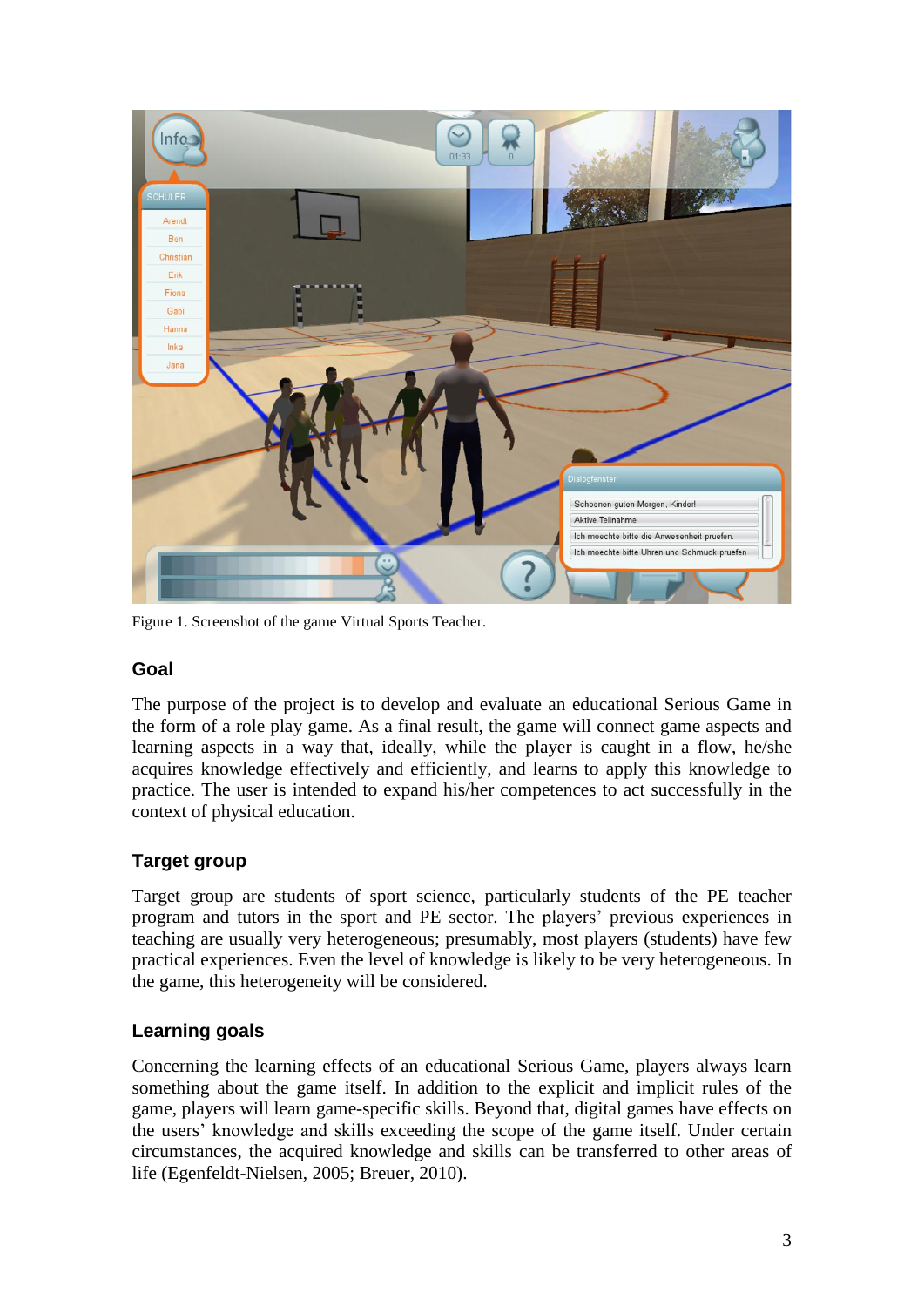By playing the game, the player can improve his or her teaching skills. He/she can get to know concepts, models, laws, etc. in the fields of physical education. He/she can enhance his/her self-efficacy relevant to act in front of a class, experience fun, acquire and apply knowledge and skills to increase his/her competences of successful teaching in PE. Foremost, the users should learn what he/she has to do in each situation and to consider what the rules are in dealing with students. To enhance teaching competences and to enhance self-efficacy the different tasks in the game have been constructed according to "scripts", i. e. a pre-structured order of actions the player has to initiate in order to solve the task. These scripts become increasingly complex according to the different levels of the game.

# **Story (narrative framework)**

The principal of a model school is in a bad situation, he is desperately looking for a good PE teacher. The best and most dedicated PE teacher of his school has been seriously injured and is unable to conduct his sports lessons. The player of the game is asked to replace the missing teacher. Proven to be a good PE teacher, the player may, according to the game level, raise in his/her position. Starting in the position of a substitute teacher, He/she can first receive a temporary and later on a permanent contract. The ultimate goal is to be appointed tenured German civil servant. To proceed from one level to the next, the player has to manage teaching assignments successfully, for instance, performance of a gymnastics lesson intended to teach a back extension role (backward role to handstand). This teaching assignment is performed in an authentic sports lesson. For a successful work with the pupils the player is awarded score points. If the students are unhappy, bored or unmotivated the player will lose score points.

While the game is played some foreseeable and unforeseeable incidents happen which the player has to master. As an example, pupils may get injured, argue or fight or the principal may appear spontaneously.

By applying a realistic story with surprising incidents an increase in motivation, challenge and tension is expected. Score points and feedback are used as a rewarding system to confirm adequate actions and decisions in the game.

#### **Characters**

The following playing characters are acting in the game:

• The PE teacher

At the beginning, the player can choose his/ her character, the name of the character and its gender. The teacher is at the beginning of his/her career. Starting as a substitute teacher, he/she tries to shine with good performance and climb the ladder.

• The principal

He cannot be played by the player him-/herself, but by the lecturer or the course teacher. The GM takes the role of the principal and can trigger several actions like an accident of a pupil.

There are also Non Playing Characters acting according to predefined scripts:

- Pupils/students
- Colleagues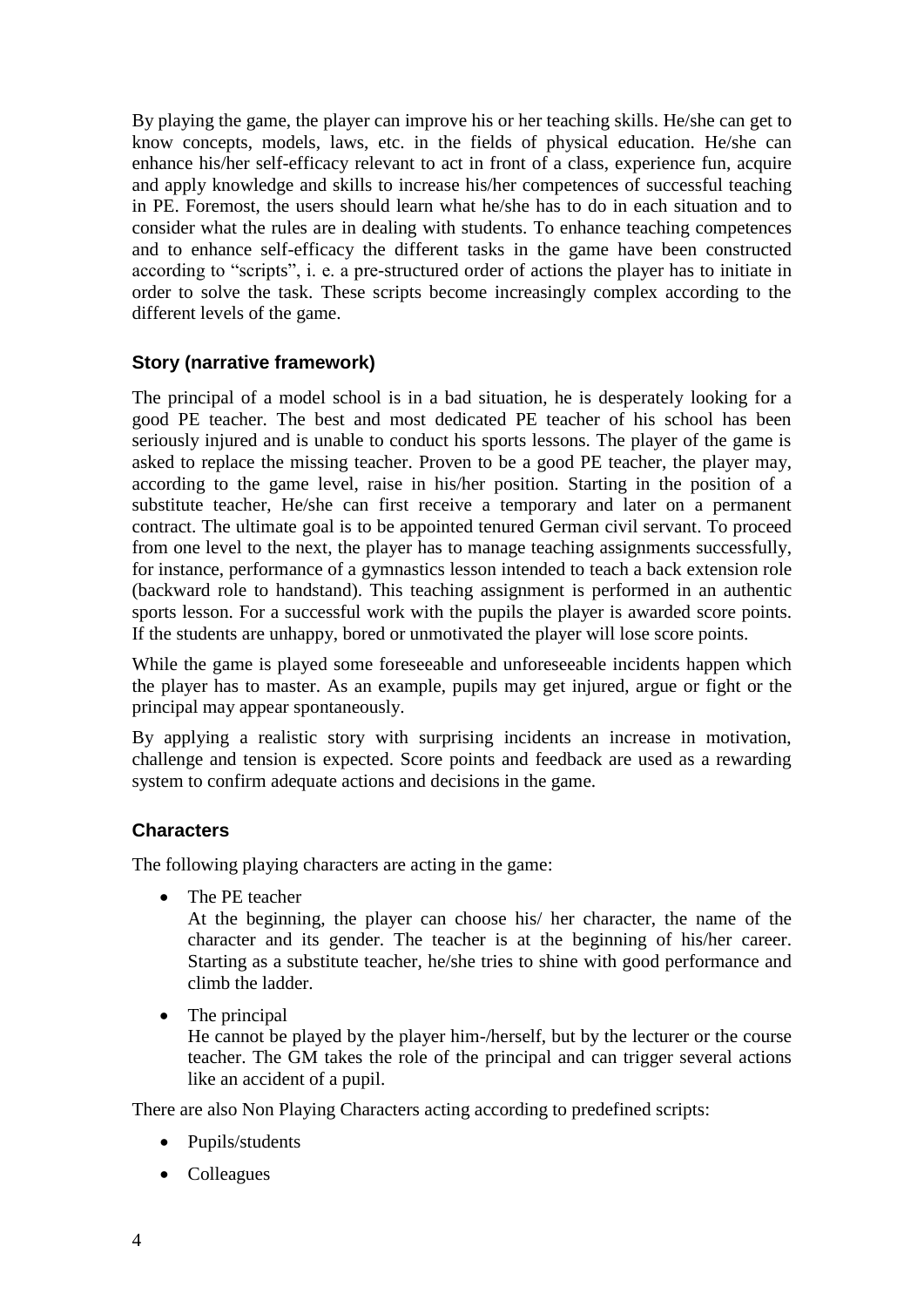# **Goal of the Player**

The player, in the role of a PE teacher, has to perform in an authentic teaching-learning situation. In this context the player has to make appropriate decisions about core aspects of motor learning with respect to the situation and target groups (i.e., the virtual pupils). Within this process, the player has to establish the integration of knowledge coming from different disciplines of sport science, e.g., movement science, sport psychology, and sport pedagogy. The player must observe and evaluate the movements of students and, if necessary, correct them by means of appropriate visual and verbal instructions or other methods. Besides the sports movements, the player analyzes situations, identifies problems and responds appropriately. Prior to the lesson, there are several organizational activities which have to be done by the player: structuring the lesson, selecting exercises and arranging the selected exercises and teaching methods in the correct order.

By playing the game, the player is intended to learn the following competences:

- How to structure and plan a sports lesson
- How to assemble the apparatus, which mats to choose and where to place them in order to avoid accidents (see Figure 2)
- Which methods and exercises to use to teach the students
- What are the main errors of a certain movement and how to correct them
- Which assistance to render for the exercise stations
- How to explain the assistance to the pupils
- How to arrange the order of the exercise stations
- How to motivate the students
- How to solve problems like arguments, fights, accidents, etc.

As mentioned above, these tasks can be successfully solved according to task-specific scripts. For example, to reach the main part of gym lesson, the player must process some actions in the correct order. He/she must gather and welcome the children first and then check presence and clothes before he/she can enter the room with the apparatuses. In the main part the player is subjected to very few restrictions. He/she can leave the room, interrupt the lesson or leave the students practicing alone, etc.

#### **Sequence of a Lesson**

During the game, the user must meet various teaching assignments. He finds his next teaching assignment in his box in the teachers' room.

To give an example:

- Assignment: physical education with a 5th grade (10 students, 5 males and 5 females).
- Lesson content: Learning the back extension role.

As a next step, the player can prepare himself in the staff room by using sources provided in the game (e.g., learning courses) or he can directly enter the gym. After having entered the gym, the player first has to analyze the given situation. He must get an overview of the gym and his students. For instance, he has to check whether there are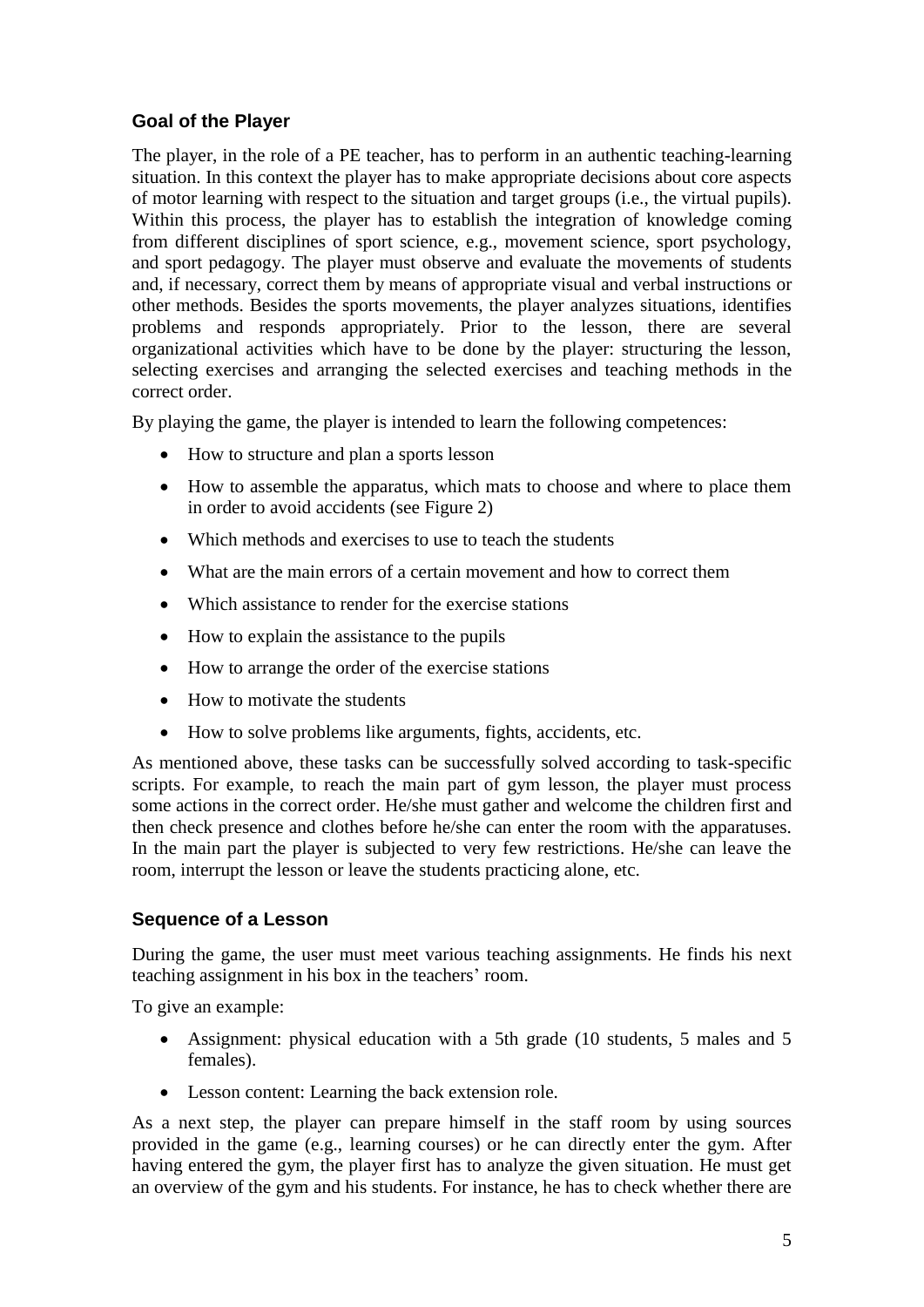any apparatuses left from his predecessor or where the students are located and what they are doing. The system enquires whether the player has screened the entire gym. It is important for the progress that a certain order of procedure (script) is maintained. During the first part, the teacher has to convene and welcome his pupils. After this procedure, he has to check the presence of his students and make sure that the students wear appropriate workout clothes. If he omits this check, there is a risk that a child gets injured.



Figure 2. Screenshot of the game Virtual Sports Teacher, scene: placing the mats.

The second part of the lesson consists of the warm-up. The player must choose appropriate exercises according to the goal of the lesson and arrange them in proper order (exercises for general warming, stretching and coordinative practicing, matched to the lesson"s content). After this he has to organize the build-up of the gymnastics apparatuses. The challenge is to equally engage all students in this process. If this is neglected, the students may start to dispute. After the devices have been located, the mats have to be placed in the correct position. If the player chooses too little mats or wrong mats, students may hurt themselves when practicing.

During the main part of the lesson, the teacher is more flexible in her/his actions. He/she has to fulfil the following requirements:

- He/she must assign the students to several exercise stations, depending on their skill level.
- At each station, the player must choose the adequate helping or securing position.
- His/her main task is to review gymnastic motions and to correct errors of his/her students.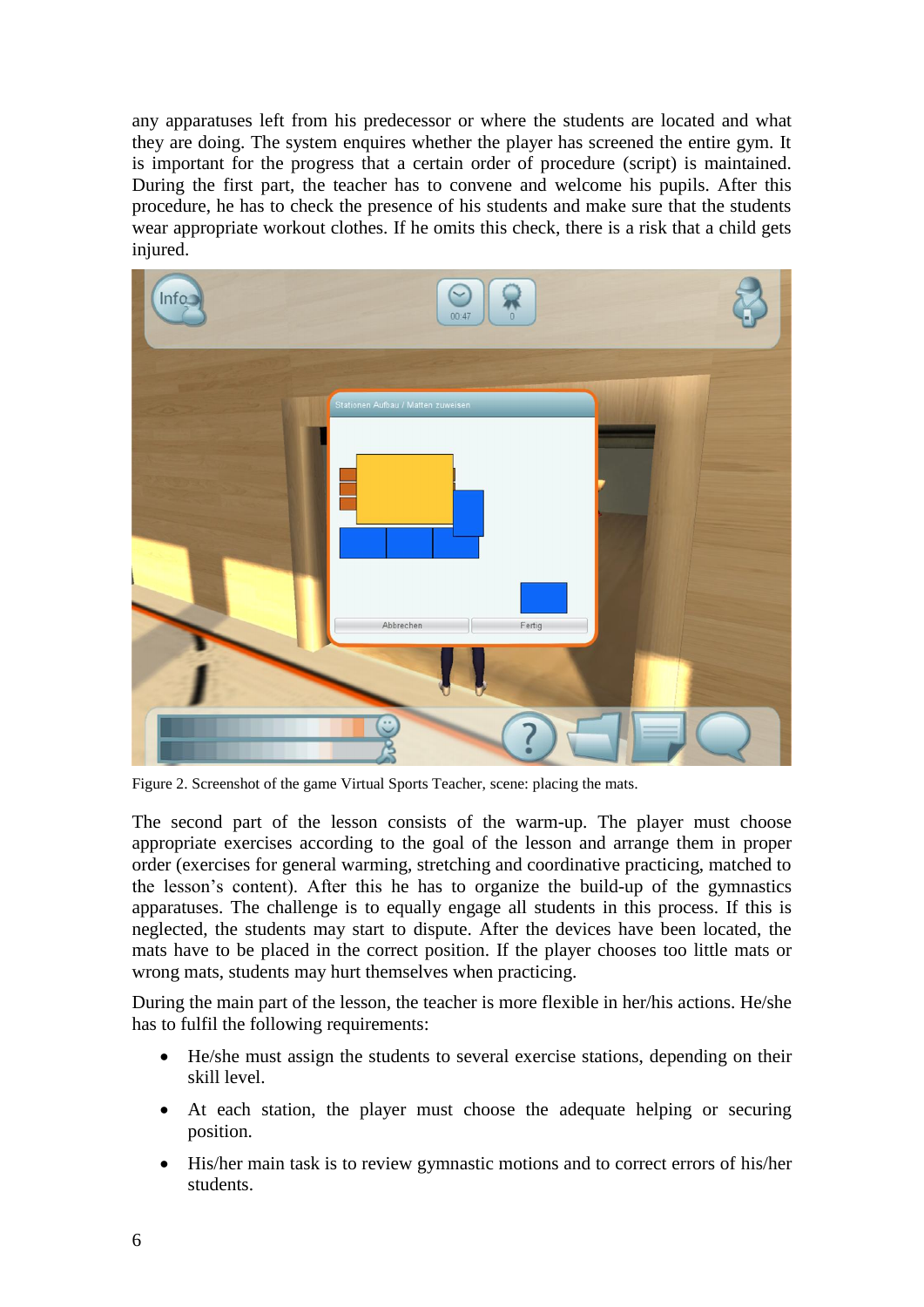• Doing this, the player must not lose sight of his/her pupils out of view. He/she must place him-/herself in a way that he/she can always see most of the students. If the player is positioned inadequately, some students may start to scuffle.

Furthermore, the player must cope with and solve disturbances that may occur during class. Typical situations are, for example, an argument or fight between some of the students or an accident caused by a defective apparatus. By chance, the principal (played by the course teacher) may come along and pose difficult questions about the teaching methods, biomechanics of the skill or first aid.

Towards the end of the lesson, the player must organize the decomposition of the devices, so that every student is involved. Finally, the player says goodbye to his students.

Preparation, organization and structure of the lesson and the actions of the teacher during the lesson will be evaluated, so that the player can obtain a detailed feedback

## **Effectors and Tools**

#### *Summary sheet*

Any player can create his/her own summary sheet. Before the player starts with his/her PE lessons in the gym he/she can gather information from different sources provided in the teacher"s room and include them in his summary sheet. Information is provided by integrated digitized books, the World Wide Web and web-based training (WBT), consisting of e-learning classes (e. g. biomechanics, functional analyses, educational teaching, etc.) (see Wiemeyer & Hansen, 2010). The player can take the sheet to the gym and use it any time.

#### *Folder*

The folder is the guidance for the player, left by his/her predecessor, the injured teacher. In this folder, the player can get specific information from the disciplines of sports medicine, training science, movement science, physical education and sports psychology. This information is precisely matched with every teaching assignment.

The folder is always visible to the player. Related links are integrated into the individual files of the folder. To click them and get further information, the player must pay some of his/her score points.

In skill questions, the player can use the acquired knowledge and win back points. With the correct answers, the player gets more points than he/she has previously invested.

#### *The Principal and further players*

In the single-player version the principal can help the player with predefined hints. In the multi-player version the principal, played by a course teacher in a university tutorial, can help with individualised aid. The principal can communicate with the player, direct his/her teaching process and help him/her in critical situations. The multi-player mode enables cooperative and communicative phases between the principal and the player, but also between individual players. Thus, the course teacher can pose questions or tasks which the player has to answer or solve directly, or the players can interact with each other to find solutions or alternatives.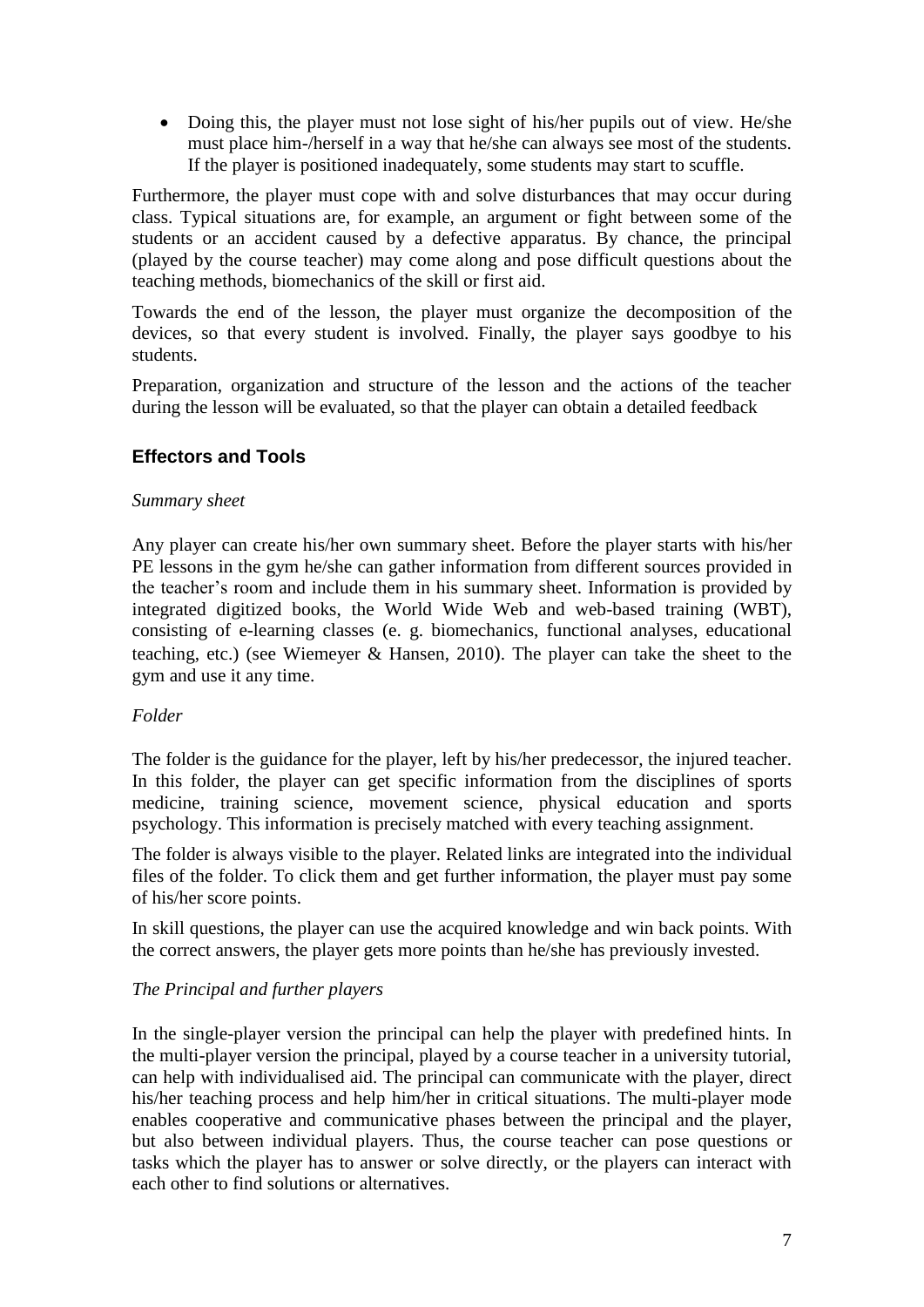# **Game Mastering Concept**

The concept of Game Master is rooted in pen&paper roleplay games (Tychsen et al., 2005). In such games, the task of the GM is to create a suspenseful story while keeping the game and thus the story open to influences of the players. The GM has to react to ideas and actions of his/her players in a way such that the story is not disrupted too much by unforeseen actions but also has to take care that the players do not get the feeling that their actions do not matter. To achieve this, the GM has to be able to always react to the players' actions having in mind the overall goal of the story.

In "Virtual Sports Teacher", we adopt this principle. However, the GM"s primary task is not to adjust the game in order to create suspenseful story but to help the player/learner having a perfect learning experience. Therefore, the GM needs to influence the game in terms of difficulty and speed and alter it if necessary.

To do so, the GM needs a comprehensive in-game overview of the player"s performance. So the question arises how to provide the GM with the necessary information, i.e. what parameters must be visible to the lecturer in order for him/her to be able to judge the game and learning situation correctly.

Moreover, we provide the GM with a toolset to adjust, modify, and adapt the game at runtime. So, the second question is how to provide the instructor with appropriate methods and tools to adjust the game according to her estimation of the situation.

#### **In-game Assessment**

The Game Master needs to know what the player is doing at every time. For this purpose, we allow the GM to view the complete gym. The GM is not bound to an avatar, but instead he/she is bodiless and can oversee the whole scene. However, if desired, the GM can take the role of the school principal to actively take part in the game. This is a method of taking influence on the game without interrupting the gaming experience in an unnatural way (seamless learning, see Wendel et al., 2011).

In addition, the GM needs a special interface providing information about the current state in the gym. This information includes:

- The game time
- The pupils' mood
- The pupils' activity
- The state of each pupil
- All current actions of the player
- Events to occur in near future

The simulation/game time is simply displayed by a timer. The overall mood and activity bars are displayed in the same way as for the player. The state of a pupil includes information about the pupil"s current activity, his/her current mood, and other static information, like character traits. All player actions are logged internally for an automatic evaluation of the player"s performance. The GM is able to view the logged actions in-game. Furthermore, the GM can see all the player"s interaction windows when they appear.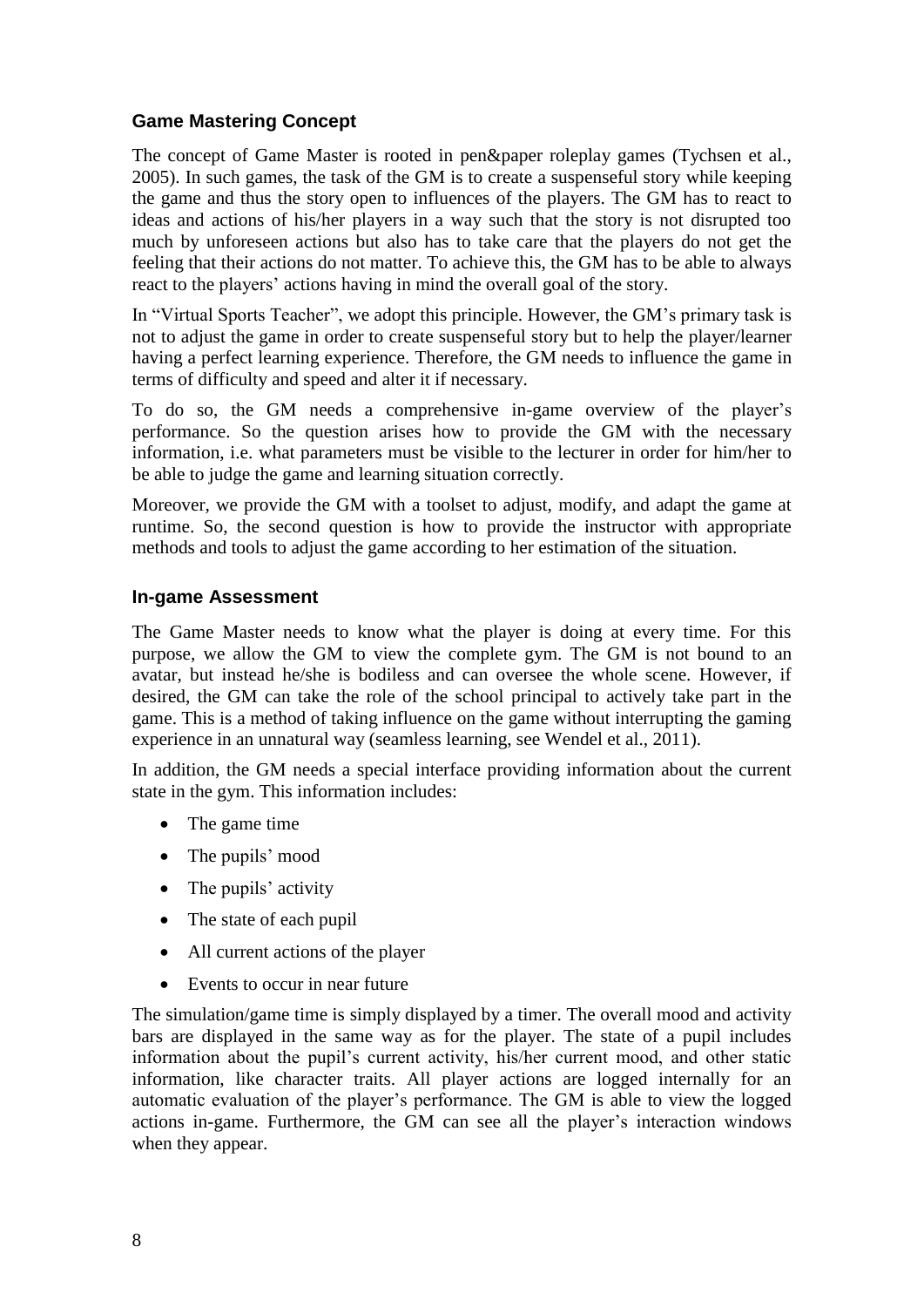## **In-game Reaction**

In addition to the need for assessment, the GM also needs to be able to react to the player"s actions. Therefore, we provide him with an integrated toolset enabling him to influence/adjust the game ad-hoc if necessary. The GM can trigger unexpected events, like a child having an accident, in order to increase the difficulty. On the other hand, he/she can prevent the game from triggering such actions automatically. When the virtual students are performing exercises, the GM is furthermore able to have them make exactly the errors he/she wants in order to focus on the errors he/she regards as important.

Just like in real class, the instructor will occasionally want to give hints or correct the learner if necessary. For this reason, the GM in "Virtual Sports Teacher" is not only a spectator who can trigger events, but he/she is also able to communicate directly with the player in form of a dedicated in-game chat.

In order to enable the GM to interact with the game in a more realistic and direct way, he/she can also take on an in-game role, the role of the school principal. If the GM chooses to do so, he/she plays the NPC of the school principal, illustrated by an own avatar in the game world. Being the principal, the GM has the same assessment and control options, but is illustrated as a real in-game person so he/she can actually "play" the role of the principal, giving special tasks to the player or inquiring knowledge ingame, thus improving the degree of realism.

## **Hypotheses of advantages of this Serious Game**

We expect the following advantages by playing Virtual Sports Teacher (see also Hays, 2005):

- Individual motivation by challenge, control and curiosity: The game offers an increasing level of difficulty, different learning contexts – meaning different sport skills – and takes learning preferences and gender issues into account.
- Sustainability: The game can be used not only during university courses but also be played and practised at home.
- Scalability/social interaction/interpersonal motivation: It is keen because more players can play this game than students can be taught in a course. Social interactions are supported in the multi-player mode.
- Economy: It is cheaper and less time-consuming because it is impossible to allocate classes with pupils for every PE student to practice and to arrange all possible situations in a systematic way.
- Transition from university to school (self-efficacy): A 'practice shock' can be avoided. The PE students are better prepared for the tasks of a teacher. By experiencing success in the game their self-efficacy will be enhanced.

# **Future Work**

A prototype of the game is just being subjected a formative evaluation. As a next step, when the game is finished, there will be an extensive evaluation. We therefore plan to deploy the game in a real university class of PE students. The following parameters will be evaluated: effectiveness and efficiency of learning, game experience, e.g., motivation, fun (e.g., Nacke, 2009) and immersion, the use of the GM role and replay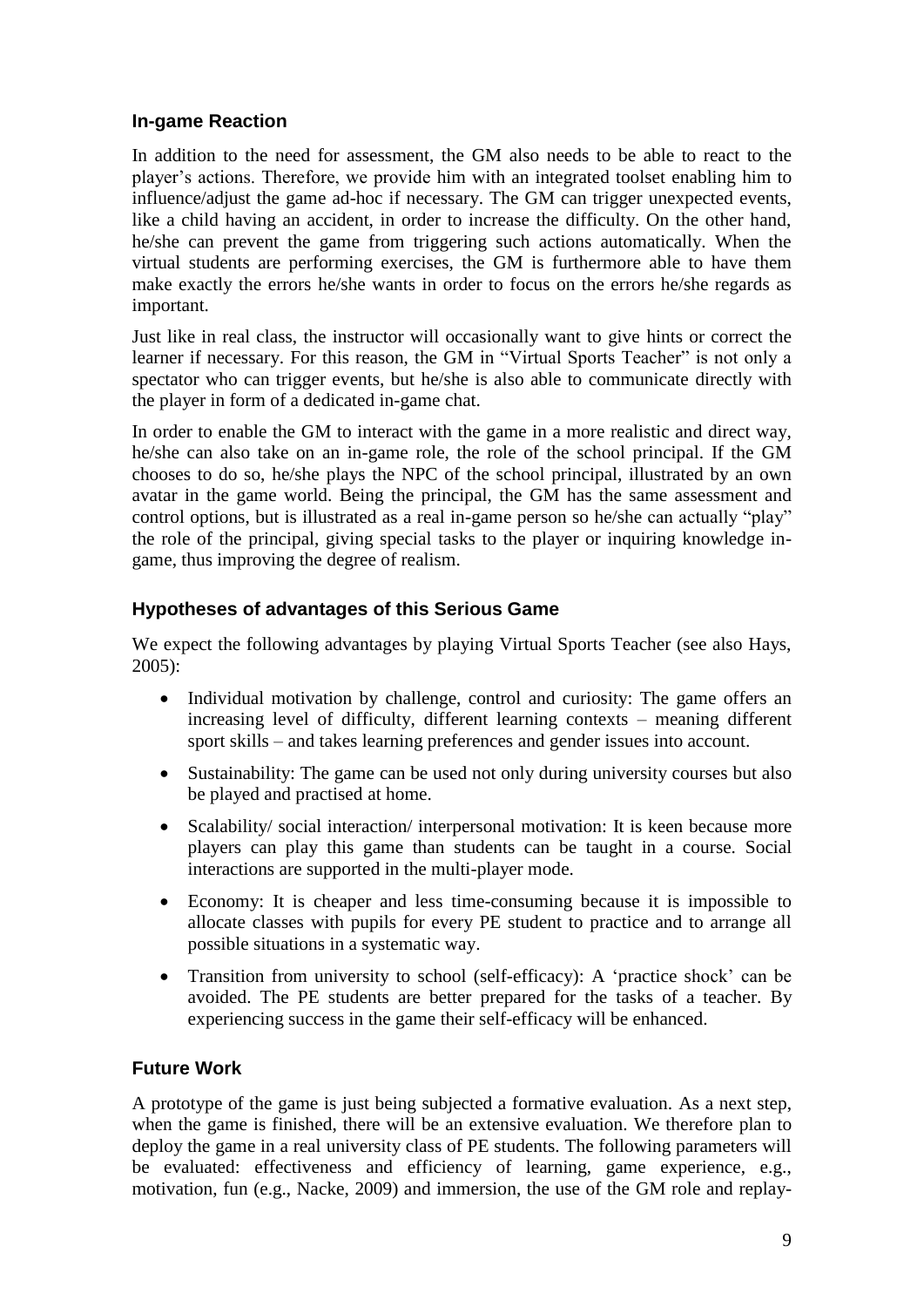ability. Also, the question has to be addressed, if the content to be taught is visible as such. The evaluation of the use/role of the GM will include comparisons of gaming sessions with and without a GM. The evaluation of game experience like motivation, fun, immersion and replay-ability will be done by a qualitative player interview and specific surveys. The usefulness of motion capture will be tested in a game usability laboratory by means of eye-tracking, mouse tracking and by a user experience and game experience questionnaire.

After analyzing the test results, the revealed shortcomings are to be eliminated and further evaluation will be performed.

#### **References**

- Baranowski, T., Buday, R., Thompson, D. I. & Baranowski, J. (2008). Playing for real. Video games and stories for health-related behavior change. *American Journal of Preventive Medicine*, *34* (1), 74-82.
- Breuer, J. (2010). Spielend lernen. Retrieved May 5, 2011 from http://www.lfmnrw.de/fileadmin/lfm-nrw/Publikationen-Download/Doku41-Spielend-Lernen.pdf
- Egenfeldt-Nielsen, S. (2005). *Beyond edutainment. Exploring the educational potential of computer games.* Unpublished doctoral dissertation, IT-University of Kopenhagen.
- Griffith, M. (2004). Can video games be good for your health? *Journal of Health Psychology, 9* (3) 339–344.
- Hays, R.T. (2005). *The effectiveness of instructional games: A literature review and discussion. Naval air warfare center training system division* (No. 2005-004). Orlando, Fl: Naval Air Warfare Center, Training Systems Devision.
- McLuhan, M. & Fiore, Q. (1968). War and Peace in the Global Village. New York: Bantam (reprinted by Hardwired, 1997). [cited from Prensky, 2001]
- Mehm, F., Göbel, S., Radke, S. & Steinmetz, R. (2009). Authoring Environment for Story-based Digital Educational Games. In M. D. Kickmeier-Rust (ed.), *Proceedings of the 1st International Open Workshop on Intelligent Personalization and Adaptation in Digital Educational Games* (p. 113-124).
- Mitchell, A. & Savill-Smith, C. (2004). *The use of computer and video games for learning. A Review of the literature.* London: Learning and Skills Development Agency.
- Nacke, L. E. (2009). *Affective Ludology: Scientific Measurement of User Experience in Interactive Entertainment*. Blekinge Institute of Technology, Doctoral Dissertation Series No. 2009:04.
- Prensky, M. (2001). *Digital Game-Based Learning*. New York: McGraw-Hill.
- Sawyer, B. & Smith, P. (2008). *Serious Games Taxonomy*. Retrieved May 30, 2008 from http://www.dmill.com/presentations/serious-games-taxonomy-2008.pdf
- Susi, T., Johanneson, M. & Backlund, P. (2007). Serious Games An Overview. Technical Report HS- IKI -TR-07-001. University of Skövde, Sweden: School of Humanities and Informatics.
- Tychsen, A., Hitchens, M., Brolund, T. & Kavakli, M. (2005). The Game Master *Proceedings of the Second Australasian Conference on Interactive Entertainment* (pp. 215-222)*,* Sydney, Australia.
- Velada, R., Caetano, A., Michel, J.W., Lyons, B.D. & Kavanagh, M.J. (2007). The effects of training design, individual characteristics and work environment on transfer of training. *International Journal of Training and Development, 11* (4), 282-294.
- [Wendel,](http://www.kom.tu-darmstadt.de/de/kom-multimedia-communications-lab/mitarbeiter/staff/viktor-wendel/?no_cache=1) V., Göbel, S. & [Steinmetz,](http://www.kom.tu-darmstadt.de/de/kom-multimedia-communications-lab/mitarbeiter/staff/ralf-steinmetz/?no_cache=1) R. (2011). *[Seamless Learning In Serious Games -](http://www.kom.tu-darmstadt.de/de/research-results/publications/publications-details/publications/WGS11-1/?no_cache=1) [How to Improve Seamless Learning-Content Integration in Serious Games](http://www.kom.tu-darmstadt.de/de/research-results/publications/publications-details/publications/WGS11-1/?no_cache=1)*. In: